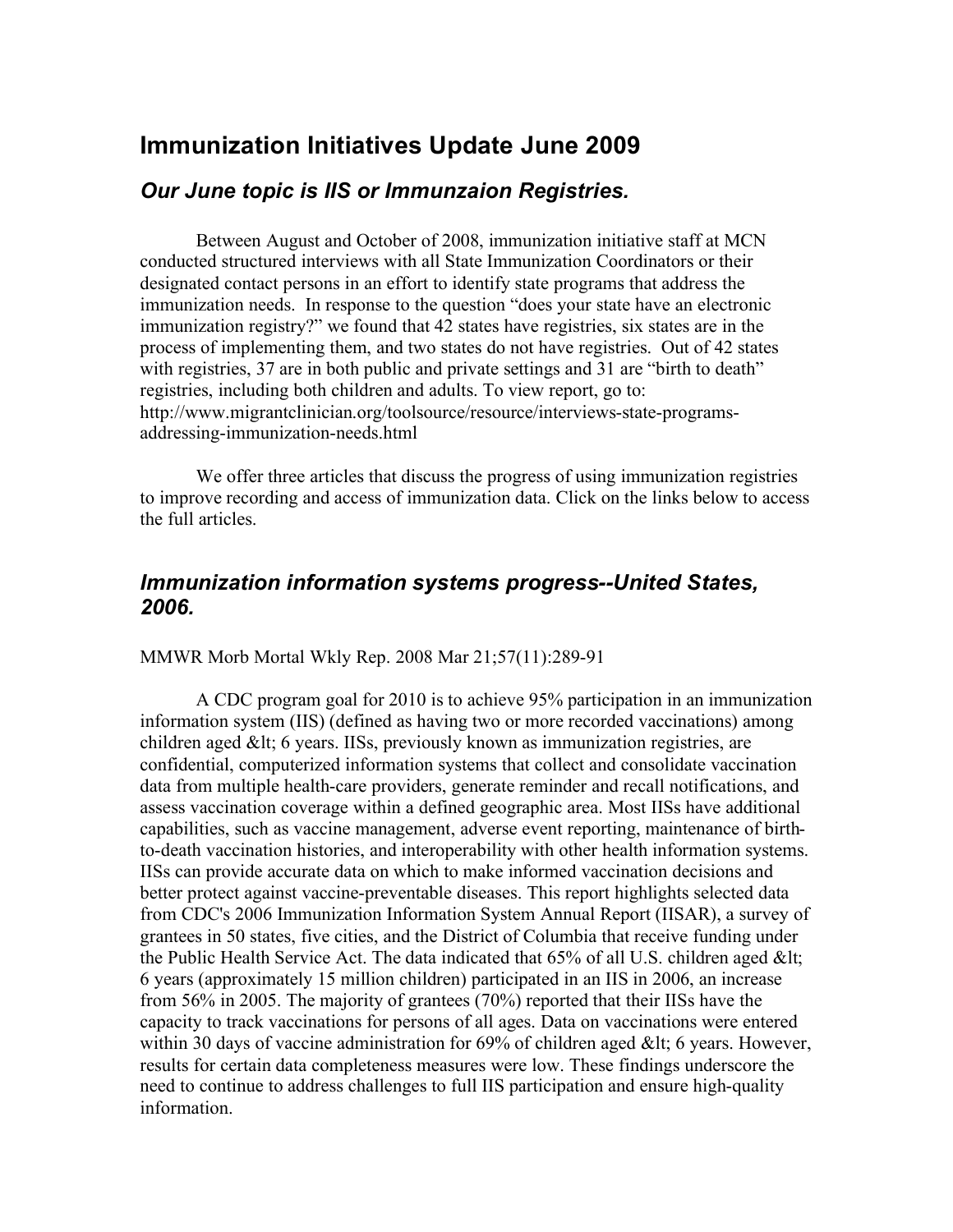For the full article, go to: http://www.cdc.gov/mmwr/preview/mmwrhtml/mm5711a4.htm

## *The Regional Immunization Registry as a Public Health Tool for Improving Clinical Practice and Guiding Immunization Delivery Policy*

Allison Kempe, MD, MPH, Brenda L. Beaty, MSPH, John F. Steiner, MD, MPH, Kellyn A. Pearson, MSN, N. Elaine Lowery, JD, MSPH, Matthew F. Daley, MD, Lori A. Crane, PhD, MPH, and Stephen Berman, MD Am J Public Health. 2004 June; 94(6): 967–972.

OBJECTIVES: We assessed the distribution of immunization records among 3 health care delivery sectors and the impact of a regional immunization registry on "up to date" rates. METHODS: Immunization registry records in 2 regions were categorized as having originated in private practices, community health centers, or public health clinics. "Up to date" rates were calculated after we sequentially added immunization records from the 3 sectors. RESULTS: The percentage of children with immunizations documented in multiple sectors increased with age from 7 to 24 months, and children who were seen in multiple sectors were more likely to be up to date. There were relative increases in "up to date" rates of 50% for children aged 24 months. CONCLUSIONS: The regional immunization registry is a powerful public health tool for increasing documented "up to date" rates and providing insights into patterns of immunization delivery.

For the full article go to: http://www.pubmedcentral.nih.gov/articlerender.fcgi?tool=pubmed&pubmedid=152 49300

### *Qualitative study of clinic staff members' experiences using an immunization registry*

Wells KJ, Holmes AK, Kohler SA, Rust CT, Rask KJ. Arch Pediatr Adolesc Med. 2000 Nov;154(11):1118-22. PubMed PMID: 11074853.

Introduction: AN IMMUNIZATION registry is defined as "a computerized database that gathers immunization information on all children . . . in a population defined by a specific geographic area or a health maintenance organization enrolment." 1 Health care providers can use immunization registries to consolidate scattered records,2 provide an immunization needs assessment for each patient, provide current immunization recommendations, promote automated recall of underimmunized children,